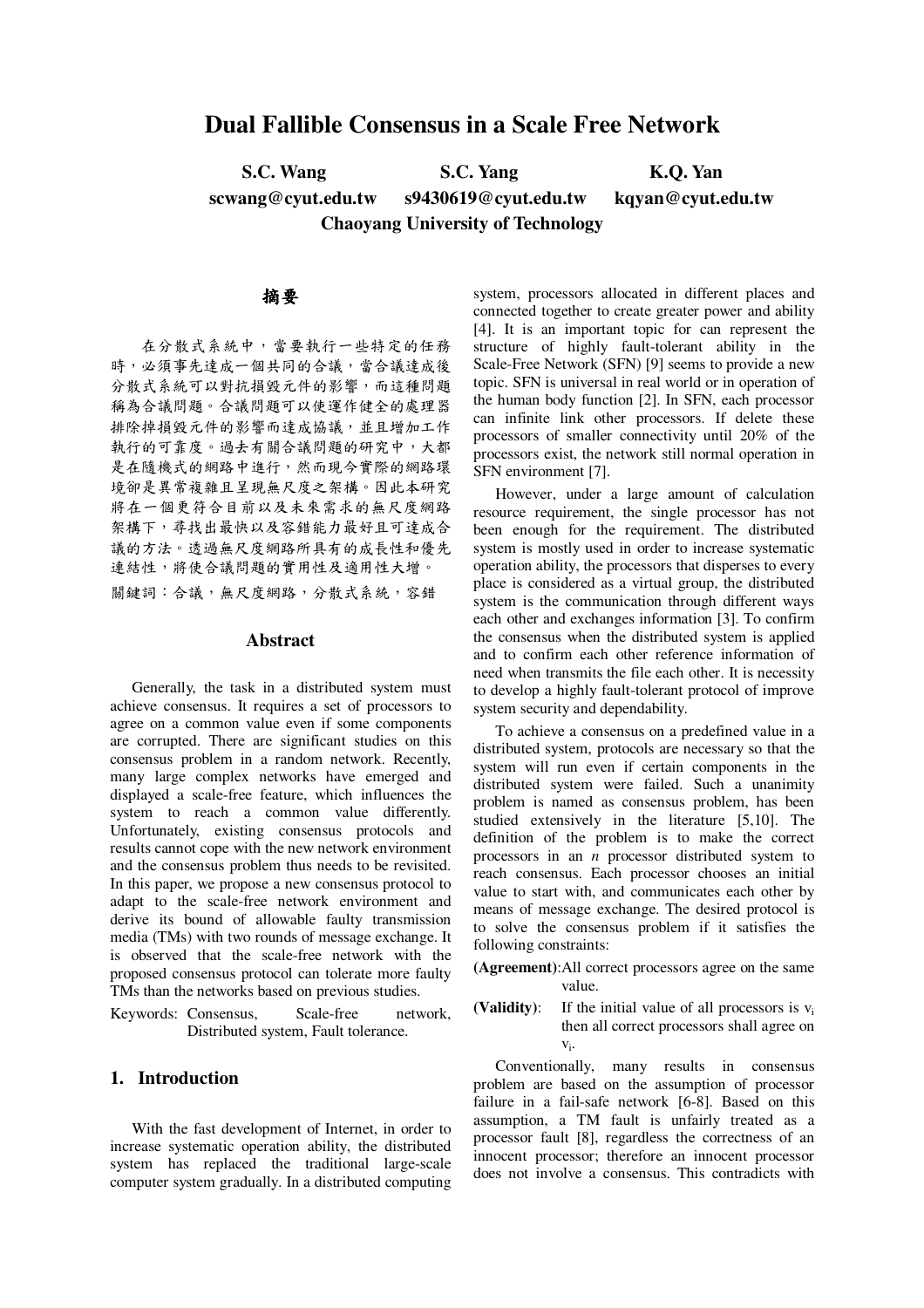the definition of consensus problem that requires all correct processors to reach consensus. Yan et al. [10] had solved this problem but they treated all TM failures as malicious. Actually, the symptom of a faulty TM can be classified into two types: dormant and malicious. The dormant faults of a TM always can be identified by the receiver if the transmitted message was encoded appropriately (i.e. by NRZ-code, Manchester code [10]) before transmission. On the other hand, the malicious faulty TMs are unpredictable. We revisit consensus problem to enlarge the fault tolerant capability by allowing both dormant faults and malicious faults exist in the system simultaneously.

As the same with Yan et al. [10], we consider a distributed system whose processors are reliable during the consensus execution; while message TMs may be disturbed by some faults, break down, stuck-at, noise or an intruder. A new efficient and reliable protocol to achieve consensus in an unreliable communication environment is proposed first; then its efficiency and reliability are proved later. The common term round [7] is used to denote the interval of message exchange.

However, in this paper, the protocol Dual Fallible TM Protocol (DFTMP) is proposed, it can use the minimum number of message exchanges to make each correct processors in SFN reaches consensus.

The rest of this paper is organized as follows. Section 2 describes the characteristic of scale free network and the security technology our research used. Section 3 presents in detail a new protocol DFTMP for the SFN and gives an example of executing DFTMP. The analysis of fault tolerance capability is shown in Section 4. Subsequently, Section 5, the correctness and complexity of DFTMP is given. Finally, Section 6 concludes this paper.

# **2. Related Work**

The design and development of the consensus protocol has several requirements that must be considered. The secure communication is one of the important topics to provide secure communication in the network. The network topology and the security technology that is used in our research have discussed in this section.

Fig. 1 shows a SFN where the network continually grows by adding a new processor. The newly introduced processor chooses to connect a processor with *k* TMs that is favoring highly connected processors. This phenomenon is called *preferential attachment*. According to this new observation, each processor in the SFN has different connectivity and follows the power law.

In the SFN, the processors are interconnected with the Internet; the network is assumed reliable and synchronous. Reaching consensus on a same value in

a distributed system, even if certain components in distributed system were failed (inner damage or outer intruder), the protocols are required so that systems still can be executed correctly. However, there are two characteristics of Trusted Timely Computing Base (TTCB): security and synchronization [3]. Therefore, in this paper, the transmission with intact information by way of TTCB is used when the message is passing.



# **3. The Consensus Protocol for SFN**

The paper proposed a new protocol, called Dual Fallible TM Protocol (DFTMP), to solve the consensus problem due to faulty TMs, which may send wrong messages to influence the system to achieve consensus in a SFN. There are two phases in DFTMP, the message exchange phase and the decision making phase, as shown in Fig. 2.

|             | Protocol DFTMP (for each processor $P_i$ with initial value $v_i$ )              |
|-------------|----------------------------------------------------------------------------------|
| Definition  |                                                                                  |
| $V_i$ :     | the vector of processor $P_i$                                                    |
| $\phi$ :    | the default value                                                                |
| ?:          | no majority value                                                                |
| $V_{ki}$ :  | the k-th element in vector $V_i$                                                 |
| $TM_{ii}$ : | the TM between processor $P_i$ and $P_i$                                         |
| $V_{ij}$ :  | the initial value $v_i$ sending to $P_i$ received by $P_i$                       |
| $MAT_i$ :   | all vector from other processor received by P <sub>i</sub>                       |
| $MAJ_k$ :   | a majority function used to remove the influence of                              |
|             | a faulty TM on messages stored in the vector $V_i$ of                            |
|             | $MAT_i$                                                                          |
| $DEC_i$ :   | the decision value of processor $P_i$                                            |
|             | <b>Message Exchange Phase:</b>                                                   |
|             | Round 1: Multicast the initial value $v_i$ of $P_i$ by TTCB                      |
|             | through c <sub>i</sub> TMs to other processors. Receive value                    |
|             | $v_i$ by TTCB from other processor $P_i$ connecting to                           |
|             | $P_i$ via TM. Construct vector $V_i$ . If a dormant TM,                          |
|             | say TM <sub>ij</sub> , was found, then $v_{ij} = \lambda$ .                      |
|             | Round 2: Multicast the vector $V_i$ by TTCB to other                             |
|             | processors. Receive the vector $V_i$ by TTCB sent by                             |
|             | other processors $P_i$ and construct MAT <sub>i</sub> . If a                     |
|             | dormant TM was found then $V_k = [\lambda, \lambda, , \lambda, \lambda].$        |
|             | <b>Decision Making Phase:</b>                                                    |
|             | Step 1: Eliminate all $\lambda$ to lessen the influence of faulty                |
|             | behavior, and take the majority value of each row k                              |
|             | of MAT <sub>i</sub> as MAJ <sub>k</sub> .                                        |
|             | Step 2: If $(\exists MAJ_i = \neg v_i)$ , then DEC <sub>i</sub> = $\phi$ ;       |
|             | else if $(\exists MAJ_k = ?)$ and $(v_k = v_i)$ then DEC <sub>i</sub> = $\phi$ , |
|             | else $DEC_i = v_i$ and halt.                                                     |

**Fig. 2. DFTMP**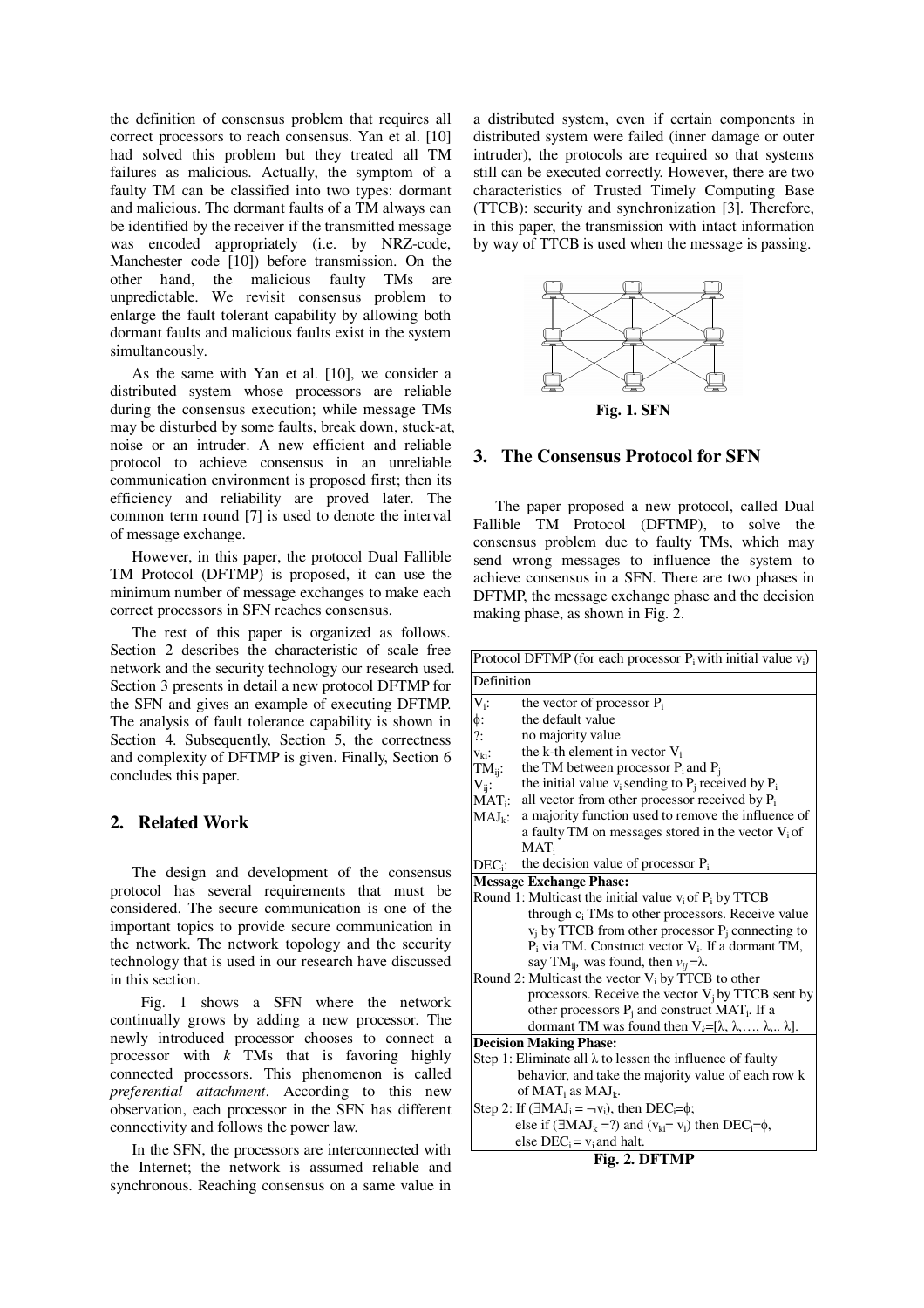Moreover, DFTMP only needs two rounds of message exchange to solve the consensus problem. In the first round of the message exchange phase, each processor  $P_i$  transmits its initial value  $v_i$  through TMs by TTCB and then receives the initial value of other processors as well. In the second round, each processor  $P_i$  acts as the sender, sending the vector received in the first round, and receives the vector  $V_i$ by TTCB sent by other processors  $P_j$  to construct a matrix, called the MAT<sup>i</sup> , 1≤i,j≤*n*. Finally, the decision making phase, each processor removes all  $\lambda$  in MAT<sub>*i*</sub> to reduce the influence of faulty behaviors and takes the majority value of  $MAT<sub>i</sub>$  to construct the matrix MAJ*<sup>i</sup> ,* and achieves the common value by MAJ*<sup>i</sup>* . The proposed protocol DFTMP can achieve the maximum number of fault tolerance within the bound of  $\lfloor (c_{\delta}+1)/2 \rfloor$ -1  $\leq f_t \leq \left[ \sum_{i=1}^n ( (c_i+1)/2 \rfloor - 1)/2 \right]$  $\left[ \sum_{i=1}^{n} \left( \left[ \left( c_i + 1 \right) / 2 \right] - 1 \right) / 2 \right]$  $\left[ \sum_{i=1}^{n} \left( \left[ \left( c_i + 1 \right) / 2 \right] - \right.$ *n*  $\sum_{i=1}^{n}$  ( $\lfloor (c_i + 1)/2 \rfloor - 1$ ) / 2  $\rfloor$  (*f<sub>t</sub>* is the total number of allowable fault TMs,  $c_{\delta}$  is the smallest connectivity) in a SFN.

Subsequently, an example of executing the DFTMP protocol based on the network configuration shown in Fig. 3(a). For illustration, we will assume that  $TM_{12}$ ,  $TM_{36}$ ,  $TM_{47}$ , and  $TM_{89}$  are dormant fault TMs and TM<sub>25</sub>, TM<sub>45</sub>, and TM<sub>56</sub> are malicious fault TMs. We also assume that the initial value of  $P_1$ ,  $P_3$ ,  $P_7$ , and  $P_9$  is 0,  $P_2$ ,  $P_4$ ,  $P_5$ ,  $P_6$ , and  $P_8$  is 1.

In the first round of the message exchange phase, each processor P<sup>i</sup> uses the received message to construct vector  $V_i$  as shown in Fig. 3(b). In the second round, each processor  $P_i$  sending the vector received in the first round, and receives the vectors from other processors to constructs a matrix  $MAT_i$  as shown in Fig. 3(c). In the decision making phase, each processor removes all  $\lambda$  in MAT<sub>i</sub> to reduce the influence of dormant faulty behaviors and to take the majority value of  $MAT_i$  to construct the matrix  $MAJ_i$ , as shown in Fig. 3(d), and achieves the common value  $1$  by  $MAJ_i$ .

# **4. Fault tolerance capability analysis**

According to literatures [5-8], the number of allowable faulty TMs within the bound in a system is  $f_t \leq c/2$  and  $c > 2m+d$ , where  $f_t$  is the total number of allowable faulty TMs, c is the



connectivity of network [10], m is the number of malicious faults, and d is the number of dormant faults. Moreover, the SFN has the property of virtual channel [9]; the system still executed message exchange through virtual channel when it is not direct connection between processors. So, the number of allowable fault TMs for each processor P<sup>i</sup> can be analyzed according to the results for c-connectivity protocols.

# **Worst case:**

The worst case occurs when faulty TMs focus on those processors that have the minimum connectivity. In other words, if the number of faulty TMs greater than the half of the processor's connectivity then the processor cannot catch enough information to reach consensus. Therefore, the number of allowable faulty TMs in the worst case is  $f_t \geq \lfloor (c_\delta + 1)/2 \rfloor$ -1 and c>2m+d, where c<sub>δ</sub> is the smallest connectivity of the system.

For example, such as processors  $P_1$ ,  $P_3$ ,  $P_7$  and P<sub>9</sub> in Fig. 3(a) have the smallest connectivity  $c_{\delta} = 3$ . According to the constraints  $f_t \geq \lfloor (c_\delta + 1)/2 \rfloor - 1$  and c>2m+d, the maximal number of allowable faulty TMs can be zero malicious fault and two dormant fault TMs (m=0, d=2), or one malicious fault and zero dormant fault TM (m=1, d=0).

#### **Base case:**

The best case occurs when faulty TMs concentrate on those processors that have the maximum connectivity and the faulty TMs disperse to each processor in the scale free network. Only each processor can catch enough information then the consensus will be reached. In other words, the number of allowable faulty TMs in the best case is *f<sup>t</sup>*  $\leq \left[ \sum_{i=1}^{n} \left( \left[ \left( c_i + 1 \right) / 2 \right] - 1 \right) / 2 \right]$  $\left[\sum_{i=1}^{n} \left(\left\lfloor (c_i+1)/2\right\rfloor - 1\right)/2\right]$  $\frac{1}{2} \left( \frac{1}{c_i} + 1 \right) / 2 \right)$ *n*  $\sum_{i=1}^{n} (\lfloor (c_i + 1)/2 \rfloor - 1)/2 \rfloor$ , where  $c_i$  is the connectivity .

of P*<sup>i</sup>*

For example, the connectivity of  $P_5$  is 8,  $P_2$ ,  $P_4$ ,  $P_6$ , and  $P_8$  is 5,  $P_1$ ,  $P_3$ ,  $P_7$ , and  $P_9$  is 3 in Fig. 3(a). The maximum number of allowable faulty TMs is  $(c_i + 1)/2 - 1)/2$  $\left[ \sum_{i=1}^{n} \left( \lfloor (c_i + 1) / 2 \rfloor - 1 \right) / 2 \right]$  $\frac{1}{2}$  ( $\lfloor (c_i + 1)/2 \rfloor$ *n*  $\left[\sum_{i=1}^{n} \left( \left[ (c_i + 1)/2 \right] - 1 \right) / 2 \right] = (1 + 2 + 1 + 2 + 3 + 2 + 1 + 2 + 1)/2 = 7.$ 

| $\overline{V}_2$ | $V_3$ | V<br>$\overline{4}$ | $V_5$ | $V_6$ | $V_{8}$ |  |
|------------------|-------|---------------------|-------|-------|---------|--|
|                  |       |                     |       |       |         |  |
|                  |       |                     | λ     |       |         |  |
|                  |       |                     |       |       |         |  |
|                  |       |                     | λ     |       |         |  |
|                  |       | Λ                   |       |       |         |  |
|                  |       |                     | λ     |       |         |  |
|                  |       |                     |       |       |         |  |
|                  |       |                     |       |       |         |  |
|                  |       |                     |       |       |         |  |

**Fig. 3(b). The vector received in the first round**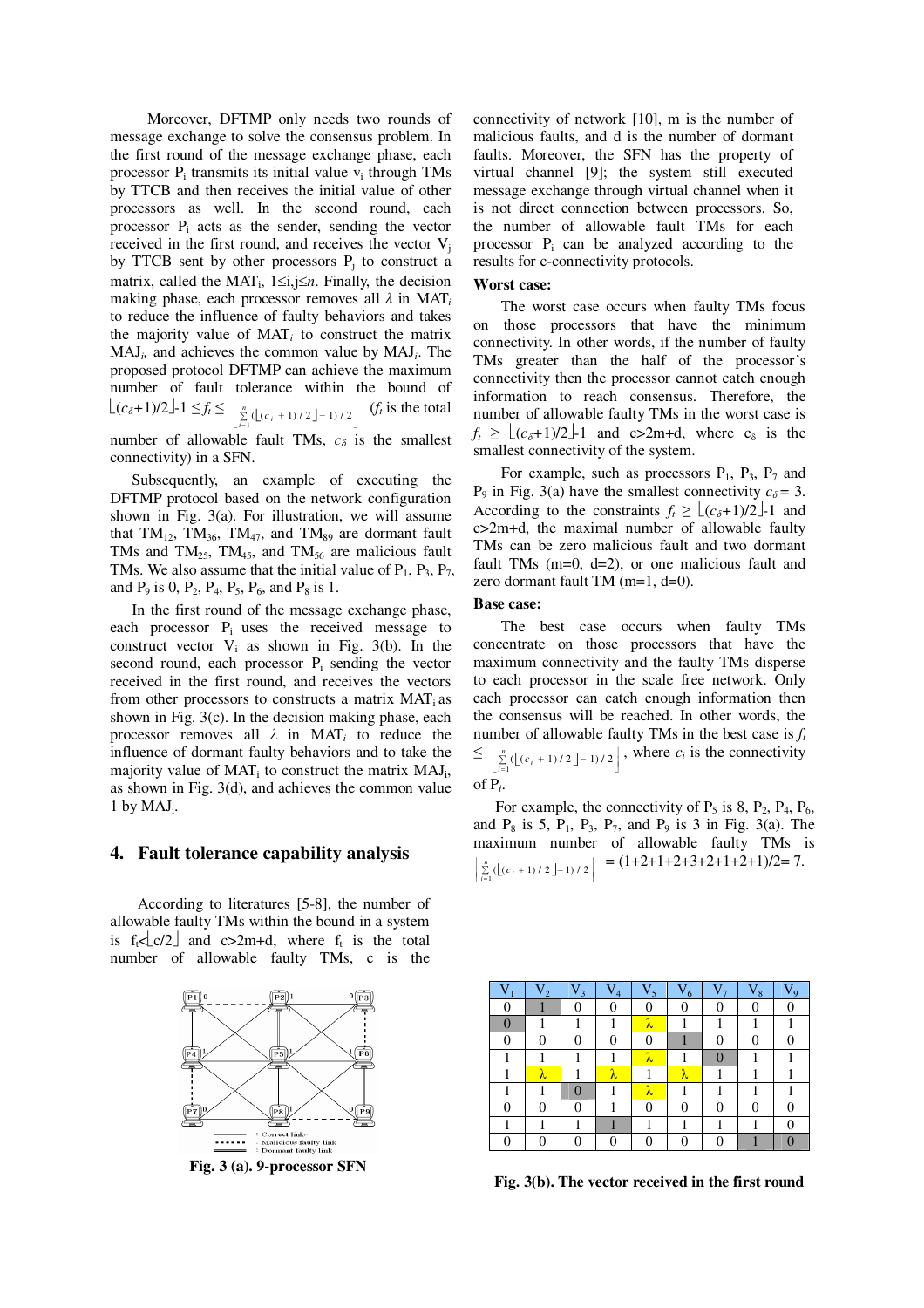|                |        |        | $MAT_1$      |                  |            |                  |       |   |              |                   |             | $MAT_2$                               |          |                          |                  |              |
|----------------|--------|--------|--------------|------------------|------------|------------------|-------|---|--------------|-------------------|-------------|---------------------------------------|----------|--------------------------|------------------|--------------|
|                | $\sim$ |        | $V_{5}$      | $\overline{V_6}$ | $V_{\tau}$ | $\overline{V}_8$ | $V_9$ |   | $V_{\alpha}$ | $V_{\mathcal{Z}}$ |             | 17                                    | V<br>6   | $\overline{\phantom{a}}$ | $\overline{V}_8$ | $V_{\alpha}$ |
| $\theta$       | O      |        |              |                  |            |                  |       |   |              |                   |             | ∼                                     | υ        |                          |                  | 0            |
| $\overline{0}$ |        |        | $\sim$       |                  |            |                  |       |   |              |                   |             | $\sim$<br>v.                          |          |                          |                  |              |
|                | 0      |        |              |                  | O          |                  |       |   | 0            | U                 | 0           | $\sim$<br>v                           |          |                          |                  | 0            |
| $\overline{0}$ |        |        | $\mathbf{v}$ |                  |            |                  |       | 0 |              |                   |             | $\sim$<br>W.                          |          |                          |                  |              |
| $\lambda$      |        | $\sim$ |              | $\sim$           |            |                  |       | 0 | ⋏            |                   | $\sim$<br>Λ | $\sim$<br>$\mathcal{N}$               | ∼        |                          |                  |              |
| $\overline{0}$ | 0      |        | $\sim$       |                  |            |                  |       | 0 |              |                   |             | $\sim$<br>$\mathcal{N}_{\mathcal{L}}$ |          |                          |                  |              |
| ш              | 0      |        |              | O                | $\theta$   | $\theta$         |       |   | $\theta$     | O                 |             | $\sim$<br>$\mathcal{N}$               | $\theta$ | 0                        | $\theta$         | $\Omega$     |
| $\theta$       |        |        |              |                  |            |                  |       | 0 |              |                   |             | $\sim$<br>$\mathcal{N}_{\mathcal{C}}$ |          |                          |                  | 0            |
|                | 0      |        | 0            | 0                | 0          |                  |       |   |              |                   | $\Omega$    | $\sim$<br>λ.                          |          | 0                        |                  |              |

|    |           |                           |           | MAT <sub>3</sub> |             |    |                  |       |
|----|-----------|---------------------------|-----------|------------------|-------------|----|------------------|-------|
| v. | $\rm V_2$ | $\overline{\mathrm{V}}_3$ | $\rm V_4$ | $\overline{V}_5$ | ${\rm V}_6$ | V7 | $\overline{V}_8$ | $V_9$ |
| 0  |           |                           |           |                  |             |    | 0                | n     |
| 0  |           |                           |           | λ                | 0           |    |                  |       |
| O  |           |                           |           |                  | 0           |    |                  |       |
|    |           |                           |           | λ                | $\theta$    |    |                  |       |
|    | Λ         |                           | λ         |                  | λ           |    |                  |       |
|    |           |                           |           | λ                |             |    |                  |       |
| 0  |           |                           |           |                  |             |    |                  |       |
|    |           |                           |           |                  |             |    |                  |       |
|    |           |                           |           |                  |             |    |                  |       |

|    |                  |                              |   | $MAT_5$     |             |    |                  |                  |
|----|------------------|------------------------------|---|-------------|-------------|----|------------------|------------------|
| V, | $\overline{V}_2$ | V<br>$\overline{\mathbf{3}}$ | V | $\vec{v}_5$ | $\vec{V}_6$ | V, | $\vec{\nabla}_8$ | $\overline{V_9}$ |
| ∩  | λ                |                              | λ |             | λ           |    |                  | 0                |
| 0  | λ                |                              | λ | λ           | λ           |    |                  |                  |
| 0  | λ                |                              | λ | 0           | λ           |    |                  |                  |
|    | λ                |                              | λ | λ           | λ           |    |                  |                  |
|    | λ                |                              | λ |             | λ           |    |                  |                  |
|    | λ                |                              | λ | λ           | λ           |    |                  |                  |
| 0  | λ                |                              | λ | 0           | λ           |    |                  |                  |
|    | λ                |                              | λ |             | λ           |    |                  |                  |
|    | λ                |                              | λ |             | λ           |    |                  |                  |

|   |   | $\overline{\text{MAT}}_2$ |   |   |  |
|---|---|---------------------------|---|---|--|
|   |   |                           | n | 8 |  |
|   |   | λ                         |   |   |  |
|   |   | λ                         |   |   |  |
|   |   | λ                         |   |   |  |
|   |   | λ                         |   |   |  |
| λ | λ | λ                         |   |   |  |
|   |   | λ                         |   |   |  |
|   |   | λ                         |   |   |  |
|   |   | λ                         |   |   |  |
|   |   |                           |   |   |  |

|                |                |                |                | MAT <sub>3</sub> |                |    |                |                |          |                |    |                | MAT <sub>4</sub> |                |                |           |       |
|----------------|----------------|----------------|----------------|------------------|----------------|----|----------------|----------------|----------|----------------|----|----------------|------------------|----------------|----------------|-----------|-------|
| $V_1$          | $V_{2}$        | $V_{3}$        | $\rm V_4$      | $V_{\leq}$       | $V_6$          | V, | $\rm V_8$      | $V_9$          | V        | $V_{2}$        | V, | $\rm V_4$      | $V_{5}$          | $V_6$          | V <sub>7</sub> | $\rm V_8$ | $V_9$ |
| $\theta$       |                |                |                |                  |                | U  |                |                | υ        |                |    |                | $\sim$           | U              |                | U         |       |
| $\overline{0}$ |                |                |                | $\sim$<br>Λ      | $\theta$       |    |                |                | 0        |                |    |                | $\sim$<br>Λ      |                | $\overline{0}$ |           |       |
| $\mathbf{0}$   | $\overline{0}$ | $\theta$       | $\overline{0}$ | $\overline{0}$   | $\overline{0}$ | 0  | $\overline{0}$ | $\theta$       | $\theta$ | $\overline{0}$ | 0  | $\overline{0}$ | Λ                |                | 1              | 0         |       |
| 1              |                |                |                | Λ                | $\overline{0}$ | 0  |                |                |          |                |    |                | $\sim$<br>Λ      |                |                |           |       |
| 1              | Λ              |                | $\sim$<br>Λ    |                  | $\sim$         |    |                |                |          | Λ              |    | Λ              | $\sim$<br>Λ      | $\sim$<br>⋏    | $\overline{0}$ |           |       |
| 1              |                | $\overline{0}$ |                | Λ                | $\overline{0}$ |    |                |                |          |                |    |                | $\sim$<br>Λ      |                | $\theta$       |           |       |
| $\overline{0}$ | $\overline{0}$ | $\overline{0}$ |                | $\overline{0}$   |                | 0  | $\overline{0}$ | $\overline{0}$ | 0        | $\overline{0}$ | 0  |                | $\sim$<br>Λ      | $\theta$       | ш              | 0         |       |
| 1              |                |                |                |                  | $\overline{0}$ |    |                | $\Omega$       |          |                |    |                | $\sim$<br>Λ      |                | $\overline{0}$ |           |       |
| $\overline{0}$ | 0              | $\overline{0}$ | 0              | 0                |                | 0  |                | $\Omega$       | $\theta$ | 0              | 0  | 0              | $\sim$<br>∼      | $\overline{0}$ |                |           | 0     |

|                |             |                  |             | MAT <sub>5</sub> |                  |    |           |                |   |              |                |                | $MAT_6$             |                  |    |                |                  |
|----------------|-------------|------------------|-------------|------------------|------------------|----|-----------|----------------|---|--------------|----------------|----------------|---------------------|------------------|----|----------------|------------------|
| $V_1$          | V,          | $V_{3}$          | $\rm V_4$   | $V_5$            | $\overline{V_6}$ | V7 | $\rm V_8$ | $V_9$          | V | v 2          | $V_{3}$        | $V_4$          | ${\rm V}_5$         | $\overline{V}_6$ | V, | $\rm V_8$      | $\overline{V_9}$ |
| $\theta$       | Λ           | U                | ∼           | U                | <b>N</b>         |    | 0         |                |   |              |                | 0              | Λ                   | 0                |    |                |                  |
| $\theta$       | $\sim$<br>Λ | л                | $\sim$<br>⋏ | $\sim$<br>⋏      | $\sim$<br>Λ      |    |           |                | 0 |              | $\theta$       | л.             | $\sim$<br>$\lambda$ |                  |    |                |                  |
| $\overline{0}$ | $\sim$<br>⋏ | $\theta$         | $\sim$<br>λ | 0                | $\lambda$        | 0  | 0         | $\overline{0}$ | 0 | $\theta$     | 1              | $\overline{0}$ | $\lambda$           | л                | 0  | $\overline{0}$ |                  |
| 1              | $\sim$<br>Λ |                  | $\sim$<br>⋏ | Λ                | $\mathcal{N}$    | 0  |           |                |   |              | $\overline{0}$ | $\mathbf{I}$   | $\lambda$           |                  | 0  |                |                  |
| 1              | $\sim$<br>٨ | л.               | $\sim$<br>⋏ | л.               | Λ                |    |           |                |   | $\sim$<br>λ. | $\theta$       | λ              | $\sim$<br>$\lambda$ | $\sim$<br>∼      |    |                |                  |
| 1              | $\sim$<br>Λ | $\theta$         | $\sim$<br>⋏ | Λ                | ∼                |    |           |                |   |              |                |                | $\sim$<br>⋏         |                  |    |                |                  |
| $\overline{0}$ | $\sim$<br>⋏ | $\theta$         | $\sim$<br>⋏ | $\overline{0}$   | $\lambda$        | 0  | 0         | $\theta$       | 0 | 0            |                | ı              | ⋏                   | 0                | 0  |                |                  |
| 1              | $\sim$<br>٨ | л                | λ           |                  | v.               |    |           | 0              |   |              | $\overline{0}$ |                | v                   |                  |    |                |                  |
| $\theta$       | $\sim$<br>⋏ | $\boldsymbol{0}$ | $\sim$<br>⋏ | 0                | Λ                | 0  |           | $\Omega$       | 0 |              |                | $\overline{0}$ | λ                   | 0                |    |                | O                |

|                |          |          |              | MAT <sub>7</sub> |                |           |           |                |                |                |          |           | $MAT_8$  |          |          |                |                  |
|----------------|----------|----------|--------------|------------------|----------------|-----------|-----------|----------------|----------------|----------------|----------|-----------|----------|----------|----------|----------------|------------------|
| $V_1$          | $V_{2}$  | $V_3$    | $V_4$        | $V_5$            | ${\rm V_6}$    | $\rm V_7$ | $\rm V_8$ | $V_9$          | $V_1$          | V,             | $V_3$    | $\rm V_4$ | $V_5$    | $V_6$    | $V_7$    | $\rm V_8$      |                  |
|                |          |          |              |                  |                | 0         |           | 0              |                |                | 0        | U         |          | 0        | 0        |                | $\perp$          |
| 0              |          |          | $\theta$     | Λ                |                |           |           |                | $\overline{0}$ |                |          |           | Λ        |          |          |                | $\boldsymbol{0}$ |
| $\overline{0}$ | 0        | 0        |              | $\Omega$         |                | $\theta$  | $\theta$  | $\overline{0}$ | $\theta$       | $\overline{0}$ | 0        | $\theta$  | $\theta$ |          | $\theta$ | $\overline{0}$ | 1                |
|                |          |          | $\theta$     | Λ                |                | 0         |           |                |                |                |          |           | Λ        |          | 0        |                | $\boldsymbol{0}$ |
|                | Λ        |          | $\lambda$    |                  | $\sim$         |           |           |                |                | Λ              |          | Λ         |          | v        |          |                | $\overline{0}$   |
|                |          | 0        | $\theta$     | Λ                |                |           |           |                |                |                | 0        |           | Λ        |          |          |                | $\boldsymbol{0}$ |
| 0              | 0        | 0        | $\theta$     | $\overline{0}$   | $\overline{0}$ | 0         | 0         | $\overline{0}$ | $\theta$       | $\overline{0}$ | 0        |           | $\theta$ | 0        | 0        | $\theta$       | $\mathbf{I}$     |
|                |          |          | $\theta$     |                  |                |           |           | $\overline{0}$ |                |                |          |           |          |          |          |                | $\perp$          |
| $\Omega$       | $\Omega$ | $\Omega$ | $\mathbf{1}$ | $\Omega$         | $\Omega$       | $\Omega$  |           | $\Omega$       | $\Omega$       | $\Omega$       | $\Omega$ | $\Omega$  | $\Omega$ | $\Omega$ | $\Omega$ |                | $\blacksquare$   |

|                  |          |                |                | MAT <sub>7</sub> |                |          |           |          |          |                  |                |                  | $MAT_8$     |                  |          |                |                |
|------------------|----------|----------------|----------------|------------------|----------------|----------|-----------|----------|----------|------------------|----------------|------------------|-------------|------------------|----------|----------------|----------------|
| $\overline{V_1}$ | $V_2$    | $V_3$          | $\rm V_4$      | $V_5$            | $V_6$          | $V_7$    | $\rm V_8$ | $V_9$    | $V_1$    | $\overline{V_2}$ | $V_3$          | $\overline{V_4}$ | $V_5$       | $\overline{V_6}$ | $V_7$    | $\rm V_8$      | $V_9$          |
| $\theta$         |          |                |                | U                | 0              |          |           | U        |          |                  |                | O                |             |                  |          | 0              |                |
| $\Omega$         |          |                | $\overline{0}$ | Λ                |                |          |           |          | $\theta$ |                  |                |                  | $\sim$<br>∼ |                  |          |                | $\overline{0}$ |
| $\theta$         | $\theta$ | 0              |                | 0                |                | $\theta$ | $\theta$  | $\theta$ | $\theta$ | $\theta$         | $\theta$       | $\overline{0}$   | $\theta$    |                  | $\Omega$ | $\overline{0}$ |                |
|                  |          |                | $\overline{0}$ | Λ                |                | 0        |           |          |          |                  |                |                  | $\sim$<br>∼ |                  | 0        |                | $\overline{0}$ |
| 1                | Λ        |                | $\sim$<br>Λ    |                  | $\sim$<br>∼    |          |           |          |          | Λ                |                | $\sim$<br>Λ      |             | ∼                |          |                | $\overline{0}$ |
|                  |          | 0              | $\overline{0}$ | Λ                |                |          |           |          |          |                  | 0              |                  | $\sim$<br>∼ |                  |          |                | $\theta$       |
| $\theta$         | $\theta$ | $\theta$       | $\theta$       | 0                | $\theta$       | $\theta$ | $\theta$  | $\Omega$ | $\theta$ | $\theta$         | $\theta$       |                  | $\theta$    | $\theta$         | $\theta$ | $\theta$       |                |
|                  |          |                | $\theta$       |                  |                |          |           | $\theta$ |          |                  |                |                  |             |                  |          |                |                |
| $\theta$         | $\theta$ | $\overline{0}$ | $\blacksquare$ | 0                | $\overline{0}$ | $\theta$ |           | $\Omega$ | $\Omega$ | $\overline{0}$   | $\overline{0}$ | $\theta$         | $\theta$    | $\Omega$         | $\theta$ |                |                |
|                  |          |                |                |                  |                |          |           |          |          |                  |                |                  |             |                  |          |                |                |

|          |          |    | $MAT_9$  |           |          |                |             |
|----------|----------|----|----------|-----------|----------|----------------|-------------|
| V2       | V3       | V4 | $V_5$    | $\rm V_6$ | V7       | ${\rm V}_{8}$  | $V_{\rm o}$ |
|          |          | 0  |          |           | $\Omega$ |                |             |
|          |          |    | Λ        |           |          | $\theta$       |             |
| 0        | 0        | 0  | $\Omega$ |           |          |                |             |
|          |          |    | Λ        |           |          | $\overline{0}$ |             |
| Λ        |          | Λ  |          | Λ         |          | $\overline{0}$ |             |
|          |          |    | Λ        |           |          | $\theta$       |             |
| $\theta$ | $\theta$ |    | $\Omega$ | $\Omega$  | $\Omega$ |                |             |
|          |          |    |          |           |          | $\theta$       |             |
|          |          |    |          |           |          | $\Omega$       |             |



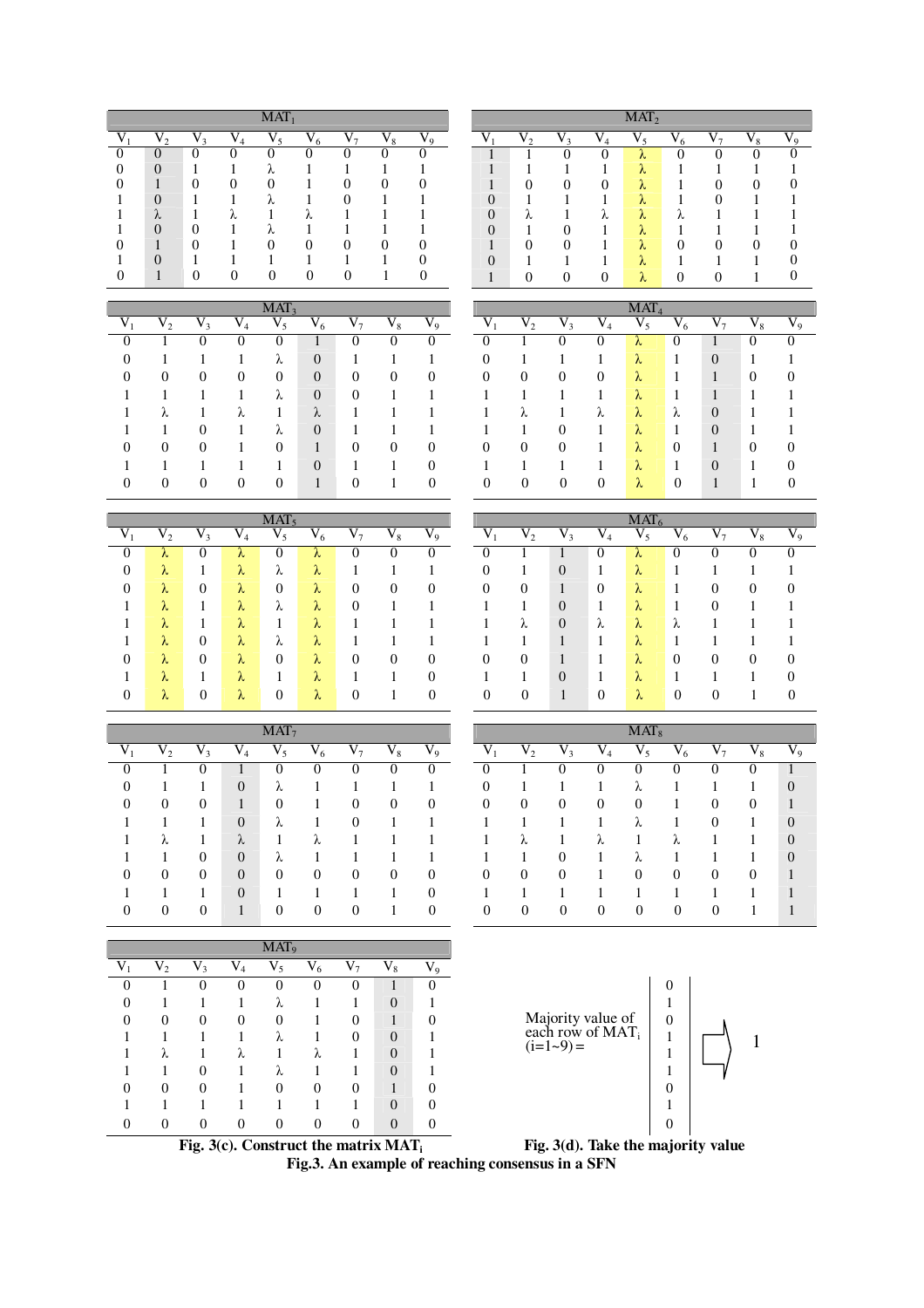#### **5. The Correctness and Complexity**

According to the constraints on consensus problem, the protocol DFTMP must satisfy the agreement and validity condition if the system reaches a common value. The lemmas and theorems are used to prove the correctness and complexity of protocol DFTMP.

**Lemma 1:** If there is a majority value  $= -v_i$  in MAT<sub>i</sub>, then there is at least one processor with an initial value which disagrees with  $v_i$  in the SFN.

**Proof:** The majority value in the k-th row  $= -v_i$  means that there are at least  $|(n-d+1)/2|v_i\hat{s}$  in the k-th row (d is the number of dormant). Since the number of malicious faulty TMs is at most  $\lfloor (c-d+1)/2 \rfloor$ -1, and  $(\lfloor (n-d)/2 \rfloor + 1)$ - $(\lfloor (c-d+1)/2 \rfloor - 1) = \lfloor (n-c+3)/2 \rfloor$ , there exists at least one value  $\neg v_i$  received from a correct TM. In other words, a processor has a different initial value  $\neg v_i$ .

**Lemma** 2: Let the initial value of processor  $P_i$  be  $v_i$ and the  $TM_{ij}$  is correct or dormant, then the majority value at the i-th row in  $MAT_j$  should be  $v_i$ .

#### **Proof**:

Case 1: Since  $TM_{ij}$  is correct, the processor  $P_j$  will receive  $v_i$  from processor  $P_i$  in the first round and  $v_{ij}$  =  $v_i$  in MAT<sub>j</sub>. Meanwhile, the value  $v_i$  of processor  $P_i$ will be broadcast to the others. There are at most  $\lfloor$ (c-d+1)/2 $\rfloor$ -1 malicious faulty TMs in the system. In the second round, processor  $P_i$  receives at least  $(n-d-1)-((c-d+1)/2-1)=[(2n-d-c-1)/2]$  v<sub>i</sub>'s in the i-th row of  $MAT_j$ , where d is the number of  $\lambda$  which will be eliminated during the voting of majority. Hence, there are at least  $\lfloor (2n-d-c-1)/2 \rfloor$  v<sub>i</sub>'s in the i-th row, and the majority value in the i-th row should be equal to v<sub>i</sub>.

**Case 2-1**:  $TM_{ij}$  is dormant and c is an even number, the processor  $\overline{P}_j$  will receive  $\lambda$  from processor  $P_i$  in the first round and  $v_{ij} = \lambda$  in MAT<sub>j</sub>. Meanwhile, the value  $v_i$ of processor  $P_i$  will be broadcasted to the other processors. There are at most  $\lfloor (c-d+1)/2 \rfloor$ -1 malicious faulty TMs and d dormant TMs in the network. After the second round, processor  $P_i$  receives at least (d+1)  $\lambda$ 's and at least n-(d+1)-( $\lfloor (c-d+1)/2 \rfloor$ -1) =  $\lfloor (2n-d-c-1) \rfloor$  $/2 \text{ } \frac{1}{2}$  v<sub>i</sub>'s in the i-th row of MAT<sub>j</sub>, where d is the number of  $\lambda$  which will be eliminated during the voting of majority. Hence, there  $(n-d-1)$  non- $\lambda$ 's value and least  $\lfloor (2n-d-c-1)/2 \rfloor$  v<sub>i</sub>'s in the i-th row, so, the majority value in the i-th row should be equal to  $v_i$ .

**Case 2-2**: TMij is dormant and c is an odd number, the processor  $P_j$  will receive  $\lambda$  from processor  $P_i$  in the first round and  $v_{ij} = \lambda$  in MAT<sub>j</sub>. Meanwhile, the value  $v_i$  of processor  $P_i$  will be broadcasted to the other processors. There are at most  $\lfloor (c-d+1)/2 \rfloor$ -1 malicious faulty TMs and d dormant TMs in the system. After the second round, processor j receives at least  $(d+1)$  $\lambda$ 's and at least n-(d+1)-( $\lfloor$ (c-d+1)/2 $\rfloor$ -1) =  $\lfloor$ (2n-d-c-1)  $/2 \text{ } \frac{1}{2}$  v<sub>i</sub>'s in the i-th row of MAT<sub>j</sub>, where d is the number

of  $\lambda$  which will be eliminated during the voting of majority. Hence, there are  $n-(d+1)$  non- $\lambda$ 's and at least  $\left(2n-d-c-1/2\right)$  v<sub>i</sub>'s in the i-th row, so, the majority value in the i-th row should be equal to  $v_i$ .

**Lemma** 3: If the initial value of processor  $P_i$  is  $v_i$ , whether the  $TM_{ij}$  is correct or dormant, the majority value at the i-th row of  $MAT_j$ ,  $1 \le j \le n$ , should be either be  $v_i$  or not be able to be determined with  $v_{ij} = v_i$ .

**Proof**: By Lemma 2, when TM<sub>ij</sub> is correct or dormant, the majority value of the i-th row in processor  $P_j$  is  $v_i$ , for  $1 \le j \le n$ . When TM<sub>ij</sub> is under the influence of malicious fault, we consider the following two cases after running the first round.

**Case 1:**  $v_{ij} = v_i$ . Since there are at most  $\lfloor (c-d+1)/2 \rfloor$ -1 malicious faulty TMs connected with processor P<sub>j</sub>, at most  $\lfloor (c-d+1)/2 \rfloor$ -1 values that may be  $\neg v_i$ 's in the second round. The number of  $v_i$ 's is  $(n-d-1)-((c-d+1))$  $(2-1)=[(n-d)/2]+2$  in the i-th row where d is the number of  $\lambda$  which will be eliminated during the voting of majority; therefore, the majority of the i-th row in  $MAT_i$  is  $v_i$ .

**Case 2:**  $\mathbf{v}_{ij} = -\mathbf{v}_i$ . There are at most  $\lfloor (c-d+1)/2 \rfloor - 1$ malicious faulty TMs. Therefore, in the second round, the total number of  $\neg v_i$ 's does not exceed ( $\lfloor (c-d+1) \rfloor$ )  $/2$  $\perp$ -1)+1= $\lfloor$ (c-d+1)/2 $\rfloor$  and the number of v<sub>i</sub>'s is at least  $(n-d-1)-((n-d)/2+1)=((n-d-1)/2)$ . If n-d is an even number, then  $\lceil (n-d-1)/2 \rceil = \lfloor (n-d-1)/2 \rfloor$ , the majority of the i-th row in  $MAT_i$  cannot be determined. If n-d is an odd number, then  $\lceil (n-d-1)/2 \rceil \geq (n-d-1)/2 \rfloor$ . Hence, the majority of the i-th row in MAT<sub>j</sub> is  $v_i$ .

**Lemma 4**: If  $(\neg \exists MAJ_k = \neg v_i)$  AND  $\{(\exists MAJ_k = ?)$ AND  $(v_{ki} = v_i)$  in MAT<sub>i</sub>, then DEC<sub>i</sub> = $\phi$  is correct.

**Proof:** If there has a  $MAJ_k = ?$ , there are exactly  $(n-d)/2$  v<sub>i</sub>'s and  $(n-d)/2 - v_i$ 's in the k-th row. If  $v_{ki} = v_i$ in MAT<sub>i</sub>, then all  $(n-d)/2 - v_i$ 's should be received in the second round. There are  $(c-d+1)/2$ -1 malicious faulty TMs in the system. Therefore, in the second round, processor P<sup>i</sup> at least receives  $(n-d)/2-[(c-d+1)/2]-1\geq 1$  value  $\neg v_i$  from processor  $P_k$ without disturbance. The initial value of processor  $P_k$ should disagree with the initial value of processor P<sub>i</sub>; hence it is correct to choose  $DEC_i=\phi$ . If  $v_{ki} = -v_i$ , we claim that  $\neg v_i$  ought to be passed through malicious TM from processor P<sub>i</sub>, and the initial value of processor should be  $\neg v_{ki} = v_i$ . To prove, if TM<sub>ki</sub> is correct, then the initial value of processor  $P_k$  should be  $\neg v_i$ . By Lemma 2, the majority value of the k-th row in MAT<sub>i</sub> is  $-v_i$ . This is contradiction with the condition of  $(\neg \exists MAJ_k = \neg v_i)$ . If the initial value of processor  $P_k$  was  $\neg v_i$ , then by Lemma 3, MAJ<sub>k</sub> should be either  $\neg v_i$  or ? for  $v_{ki} = v_i$ . It is a contradiction.

**Theorem 1**:Protocol DFTMP is correct.

**Proof**: By Lemmas 1, 2, 3 and 4, the theorem is proved. ■

**Theorem 2**: Protocol DFTMP can reach a consensus. **Proof**: